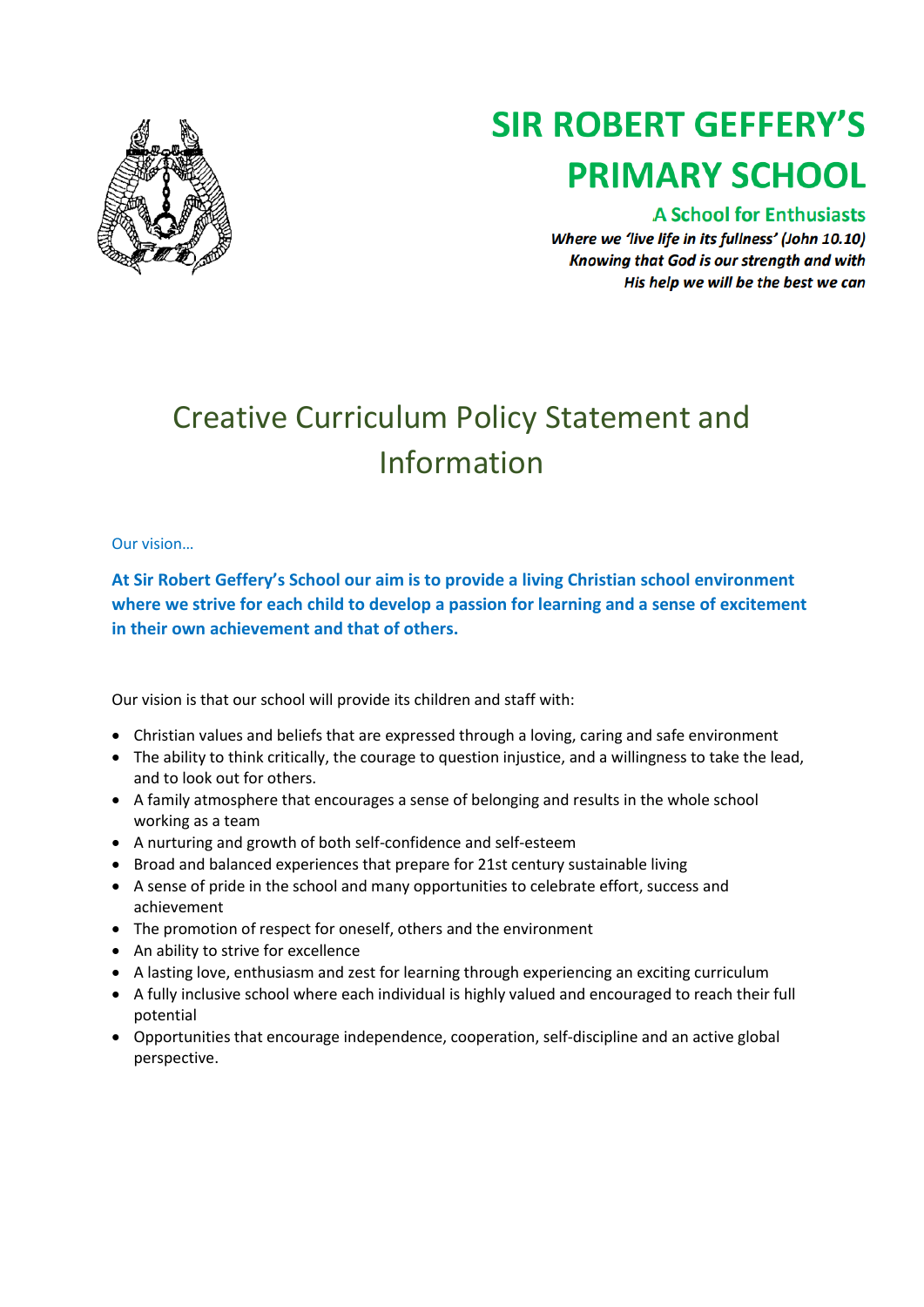#### **Policy Statement – Our Intent**

We have taken great care to design our curriculum to achieve our vision and ensure that our Christian values underpin it. Our curriculum is based on the National Curriculum. Our pupils are offered a very wide range of experiences to extend their understanding of themselves and the world in which they live. Skills, attitudes and values are developed to prepare the children for the next stage of learning and enable them to be successful in the community. We believe that effective learning takes place when there is considerable emphasis on active involvement, opportunities to talk both imaginatively, expressively and to explain and clarify thinking. We make meaningful connections across subjects and deliver a creative curriculum. The school expects everyone to develop and show a sense of responsibility and self-discipline whether alone, together, at work or at play, and to support policies on equal opportunities. We actively promote British Values of Democracy, the Rule of Law, Individual Liberty, Mutual Respect and Tolerance of those with different faiths and beliefs to prepare our pupils for life in modern day Britain.

This policy makes reference to the National Curriculum 2014 and the Early Years Statutory Framework 2014. It is linked to our Equality, Gifted and Talented, Home Learning, SEND, SMSC, British Values and Teaching and Learning policies.

This policy is available to parents and prospective parents on the school's website and by request from the School Office. If you require a copy of this document in large print or audio format, please contact the School Office.

#### **Aims**

- That all pupils are provided with outstanding learning experiences that lead to consistently outstanding levels of pupil achievement.
- Children are taught in a variety of ways to suit their needs for example at times children are taught in differentiated groups to allow further consolidation for some, and for greater speed and breadth of delivery at the upper end of attainment.
- That all teachers and other professionals possess expert levels of knowledge in the subjects they teach.
- That all teachers and other professionals are 'lifelong learners', committed to an ongoing development of their own knowledge and skills to optimise the pupils' learning experiences.
- That the Christian values are lived out so that there is a positive, caring attitude, where achievements at all levels are acknowledged and valued, is prevalent throughout the school.
- That all pupils from the earliest opportunity, are encouraged to develop independence, selfdiscipline, responsibility and the ability to build resilience through the teaching of building learning power and growth mind-set.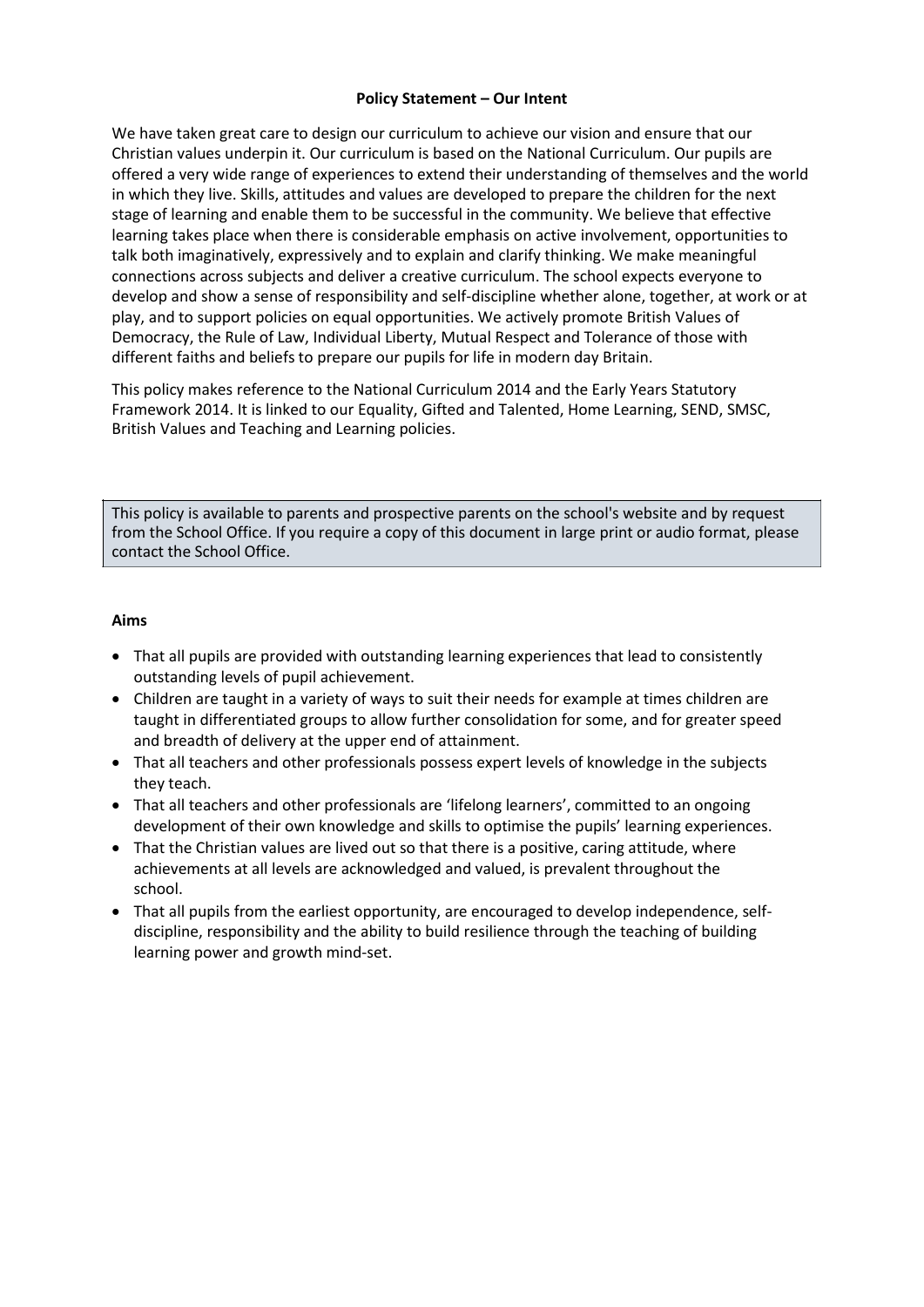#### **Implementation**

# **How our Curriculum is Planned**

Children in Year 1 and 2 have the same termly or half termly topic and aspects of English and Maths and the foundation subjects link to make the learning purposeful. Our regular whole school theme weeks enhance this alongside the numerous visits and visitors that provide all with first hand experiences, both on and off the school site.

Topics in both the KS1 two-year rolling programme and the 4-year rolling programme of KS2, start with a key question and the children discuss what they already know and what they would like to learn. Topics over the years have been adjusted to fit in with local and national events and opportunities, for example WW1 was a new topic in October 2018 in line with the centenary of the war.

We actively teach children to be involved in their learning and this is developed throughout their time at the school. One consistent thread is the embedded learning reflections and dialogue between pupils and teachers in the form of self- assessment. This has been well used since 2005 and helps pupils to become really involved in their own learning. Peer assessment is also used regularly in all subjects.

The school has been involved in the development of thinking skills and learning skills for many years. All children take part in learning forums and school self-evaluation is supported by these sessions. An example would be how through the learning forums, children have fed back about their use of Growth Mindset in and out of the classroom (an ongoing focus for all staff and pupils).

Subject specialism teaching in KS2 results in children being taught by each teacher through our topic approach. This means that the skills developed are planned carefully but with common language and outcomes. Key English and Maths skills are embedded through meaningful application to this topicbased learning.

# **EYFS Curriculum**

In Reception, we follow the Early Years Statutory Framework for the Early Years Foundation Stage (EYFS), published in March 2014 (and updated in 2021) by the DfE. This Framework specifies the requirement for learning and development in the Early Years and provides specific areas of learning we must cover in our curriculum. These areas are:

- Communication and Language development
- Personal, Social and Emotional Development
- Physical Development
- Literacy
- Mathematics
- Understanding the World
- Expressive Arts and Design

We have also included the learning of a modern foreign language, music and computing skills in our curriculum at Sir Robert Geffery's.

Please read the Sir Robert Geffery's EYFS policy for more details and information.

Also, for a link to the National Early Years Statutory Framework:

<https://www.gov.uk/government/publications/early-years-foundation-stage-framework--2>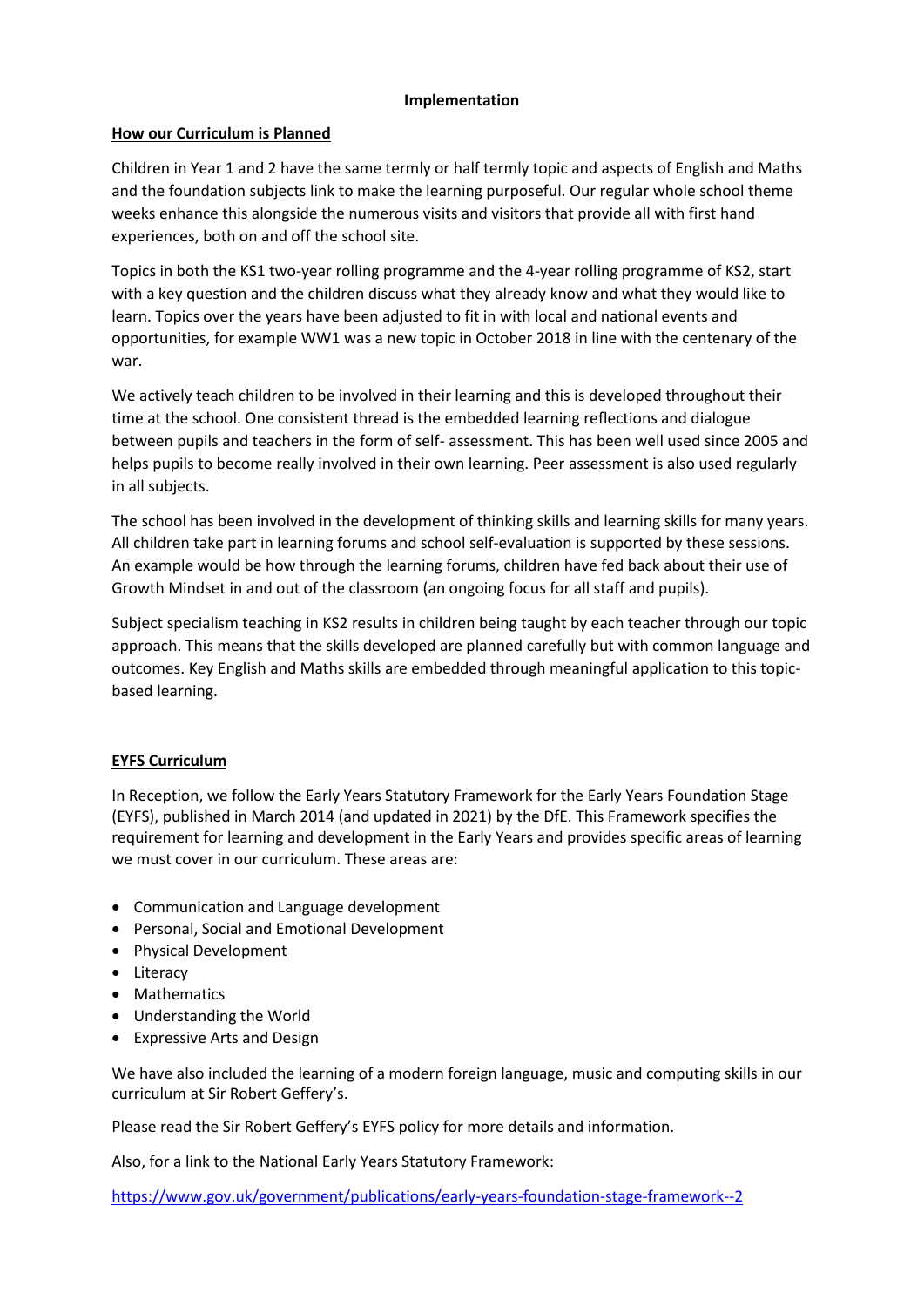# **English**

Our English lessons develop pupils' spoken language, reading, writing and vocabulary. Literacy is taught in a cross-curricular way, linking up with other areas of the curriculum. We teach our pupils to speak clearly, to convey their ideas fluently and confidently and to ask questions. Their vocabulary is developed systematically. Our pupils are encouraged to read for pleasure and to read widely and we use Accelerated Reader as they become fluent to target and track progress.

The school places a strong emphasis on phonics and reading as it is a key to all learning. We use the Bug Club Phonics programme for our phonics teaching and have found it supports success and progress very well. It is systematic and teaches phonemes through grouped phrases, underpinning phonological awareness which in turn, helps the development of reading through segmenting and blending sounds. We have a wide range of colour-coded books for children to take home to read. The children will be heard reading individually and in groups. The guided reading sessions cover both fiction and non-fiction books. We teach comprehension and use reciprocal reading strategies to deliver and demonstrate independent reading skills. Guided reading also develops the children's comprehension skills through targeted texts. A range of computing programmes are used to enhance learning. Parents are given clear expectations about reading at home.

We develop writing skills so that our Reception pupils have the stamina and ability to write simple statements and sentences. To support children in moving towards independent writing we provide a wide range of activities including use of film and imagery, modelled, shared and guided writing, peer editing and discussion. We encourage pupils to express their ideas, exchange ideas and to develop more sophisticated vocabulary before they complete any writing tasks. We provide opportunities for writing for purpose and we encourage pupils to see themselves as authors. We promote the status of written work by providing opportunities for children's writing to be published and read by real audiences.

Handwriting is a cross-curriculum task and will be taken into consideration during all lessons. Formal teaching of handwriting is to be carried out regularly and systematically to ensure Key Stage targets are met. In KS1, every class will have at least two 15 minute discrete handwriting lessons per week.

In KS2, every class will have a specific handwriting session for 15 minutes per week. During handwriting sessions, children will apply taught formations to letters, words or parts of text relevant to their current learning. For example, they may practise the letters from their current phonics focus, the letter strings used in their weekly spellings, key vocabulary related to core texts or IPC units or use parts of text from guided reading or literacy texts.

To develop accuracy of spelling and continue the use of phonics from Year 2 to Year 6, we use a systematic spelling programme called 'No Nonsense Spelling'. The focus of the spelling programme is on the teaching of spelling, which embraces knowledge of spelling conventions – patterns and rules as well as the learning of spellings, including statutory words, common exception words and personal spellings. Children have access to Spellodrome at home

A range of extra activities are used to promote English within the school.

National Curriculum English Programmes of Study: [https://www.gov.uk/government/publications/national-curriculum-in-england-english](https://www.gov.uk/government/publications/national-curriculum-in-england-english-programmes-of-study/national-curriculum-in-england-english-programmes-of-study)[programmes-of-study/national-curriculum-in-england-english-programmes-of-study](https://www.gov.uk/government/publications/national-curriculum-in-england-english-programmes-of-study/national-curriculum-in-england-english-programmes-of-study)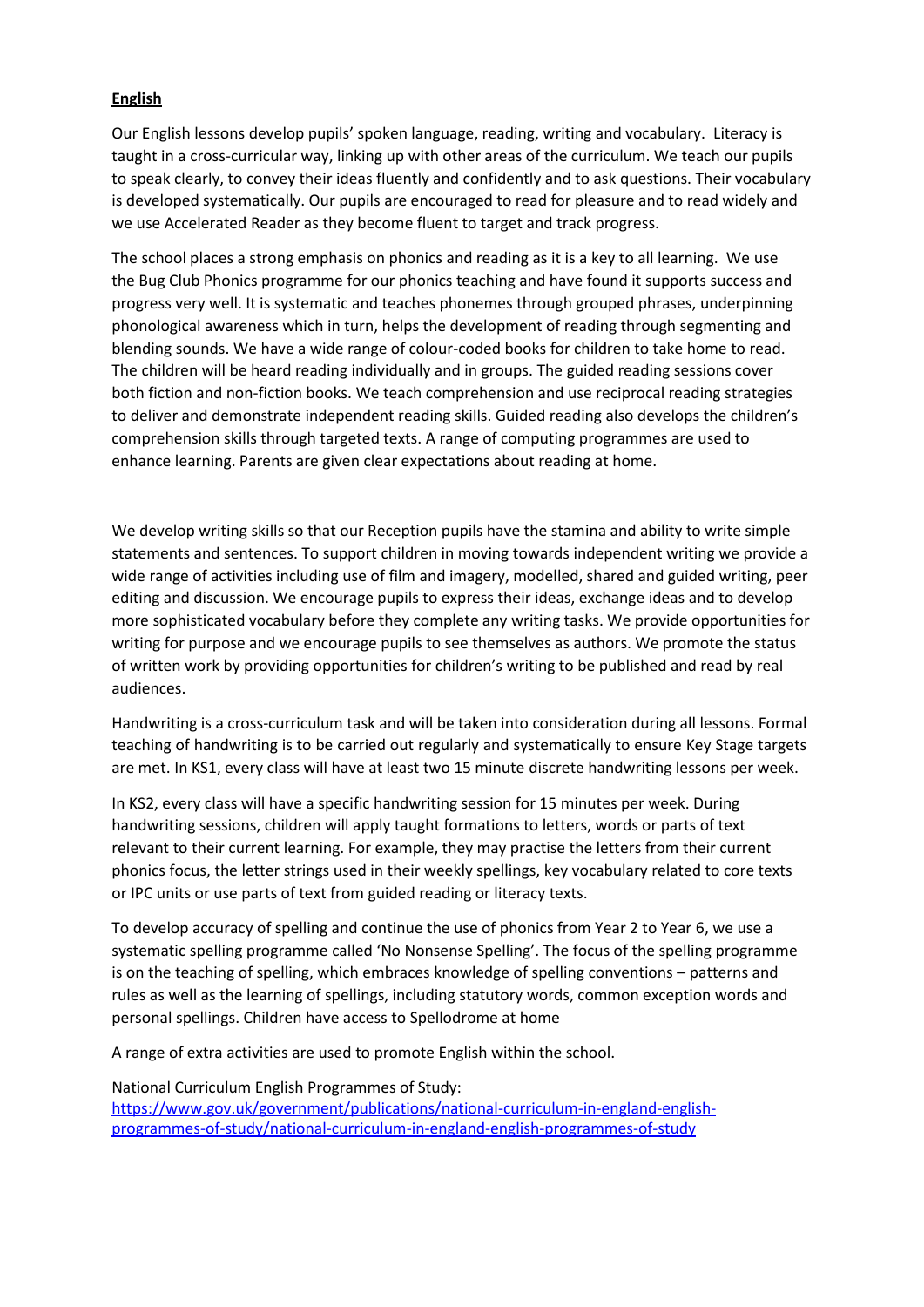#### **Mathematics**

Our teachers will ensure that mathematical skills are taught every day. They also use every relevant subject to develop pupils' mathematical fluency. Our pupils understand the importance of mathematics, are encouraged to be confident in numeracy and to apply the skills that they learn in simple problem solving and reasoning tasks. The activities cover a wide range of mathematical knowledge, many with an emphasis on practical work. In each lesson there is a short and simple mental maths session.

In Reception pupils work on number, place and value, learn how to do basic addition and subtraction through 'one more' and 'one less', take measurements and recognise basic shapes and their properties. We build on skills and understanding in a step-by-step way and continue to develop place value, the four number operations and the understanding of fractional parts.

We plan maths from the National Curriculum objectives making sure we have plenty of opportunities to practise fluency, reasoning and problem solving. We use Rising Stars planning and have the scheme as a spine. Manipulatives are important to support learners and are readily available in all classrooms.

Children also use MyMaths, Times Tables Rockstars and Mathletics at school and at home.

Children in KS2 are grouped into five teaching groups and able mathematicians work with the year group above.

National Curriculum Mathematics Programmes of Study: [https://www.gov.uk/government/publications/national-curriculum-in-england-mathematics](https://www.gov.uk/government/publications/national-curriculum-in-england-mathematics-programmes-of-study)[programmes-of-study](https://www.gov.uk/government/publications/national-curriculum-in-england-mathematics-programmes-of-study)

#### **Science**

In KS2 children are all taught by the Science subject leader.

Science will be taught as a separate lesson but will be linked to our topic work where appropriate. We will encourage our pupils to be curious about natural phenomenon and to be excited by the process of understanding the world around them. Pupils are encouraged to work scientifically by asking scientific questions, using scientific vocabulary, planning and carrying out investigations and analysing their results. We aim to build key knowledge and science skills and carry out practical investigations, encouraging their curiosity and making learning exciting.

Every year we are looking to hatch and nurture our own chicks or ducklings and watch caterpillars develop and grow into butterflies. We also have two dedicated science weeks throughout the year.

National Curriculum Science Programmes of Study:

[https://www.gov.uk/government/publications/national-curriculum-in-england-science](https://www.gov.uk/government/publications/national-curriculum-in-england-science-programmes-of-study)[programmes-of-study](https://www.gov.uk/government/publications/national-curriculum-in-england-science-programmes-of-study)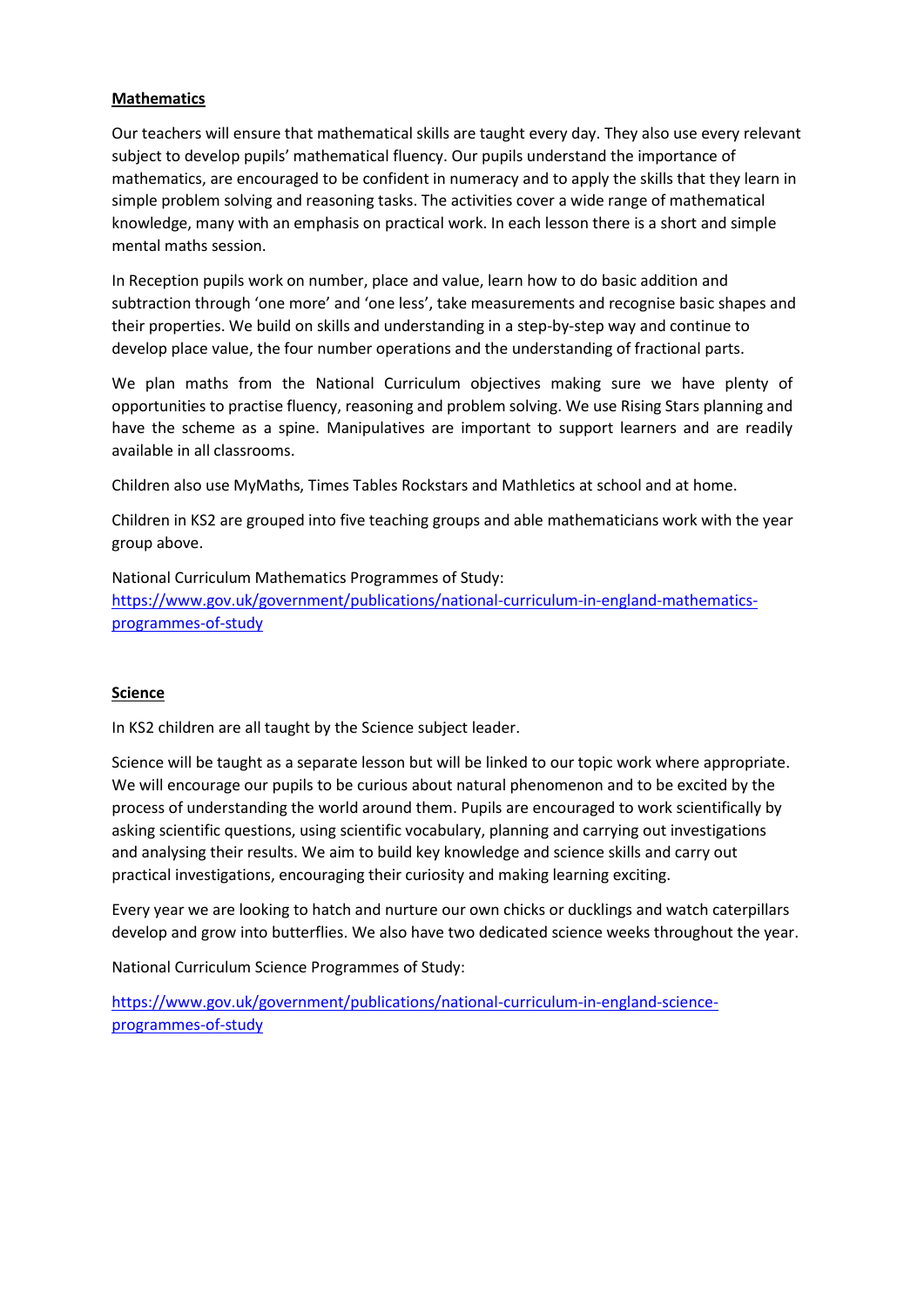# **Art and Design**

Art has a very important place in our curriculum and is weaved into our half termly topics. We see art as a vehicle for creativity and individual expression and it provides opportunities for collaborative work. It is an important form of cultural expression and, therefore, has significance and meaning for all our children. Our teaching provides an understanding of all the diverse art forms so that the children experience drawing, painting, collage, textiles, 3D designs, printmaking and digital media. They will be introduced to the Great Masters and a wide variety of other artists and their styles. We are fortunate to have kiln on site and local artists who will support learning as well. The talent of the staff members who work with the children ensures the skills are taught and developed before a final product is created. For example a Poppy Wave can be seen displayed in the Bible garden of the school. Canvasses line the walls of the corridors and the art related to the topic of the term is well displayed for all to see.

The displays in the classrooms are vibrant and enhance our environment and from the time you enter the school building, the high quality of display reflects learning of our pupils.

Having previously held an Arts Mark for many years we are in the process of reaccrediting.

National Curriculum Art Programmes of Study

[https://www.gov.uk/government/publications/national-curriculum-in-england-art-and-design-](https://www.gov.uk/government/publications/national-curriculum-in-england-art-and-design-programmes-of-study)

[programmes-of-study](https://www.gov.uk/government/publications/national-curriculum-in-england-art-and-design-programmes-of-study)

#### **Design and Technology**

Our design and technology lessons encourage the designing and making of products to solve real and relevant problems. Our pupils learn to select from and use a wide range of materials and components, including construction materials, textiles and ingredients, according to their characteristics. Our cooking lessons teach the principles of nutrition and our pupils learn how to prepare and make a wide variety of simple recipes. They understand where our food comes from and how it is grown. We believe that by instilling a love of cooking we will open a door to one of the greatest expressions of human creativity. The children undertake sewing activities from reception to Year 6 as part of our enrichment afternoon. They have made banners that hang proudly around the school.

National Curriculum Design and Technology Programmes of Study

[https://www.gov.uk/government/publications/national-curriculum-in-england-design](https://www.gov.uk/government/publications/national-curriculum-in-england-design-and-technology-programmes-of-study)[and-technology-programmes-of-study](https://www.gov.uk/government/publications/national-curriculum-in-england-design-and-technology-programmes-of-study)

#### **Drama**

Drama is used as a key tool in developing oral skills, vocabulary development, building confidence and self-esteem, and as an essential tool in developing imaginative, expressive, and persuasive spoken and written language. 'Hot seating' and 'response in role' drama techniques used in literacy lessons aid the development of speaking and listening, reading and writing skills. Imaginative role play is fundamental to developing the whole child, not just in Early Years and KS1 education, but also as they children develop, and our curriculum provides opportunities to perform to wider audiences through assemblies and events around key festivals. There are increasing opportunities for our pupils to perform as they progress through the school.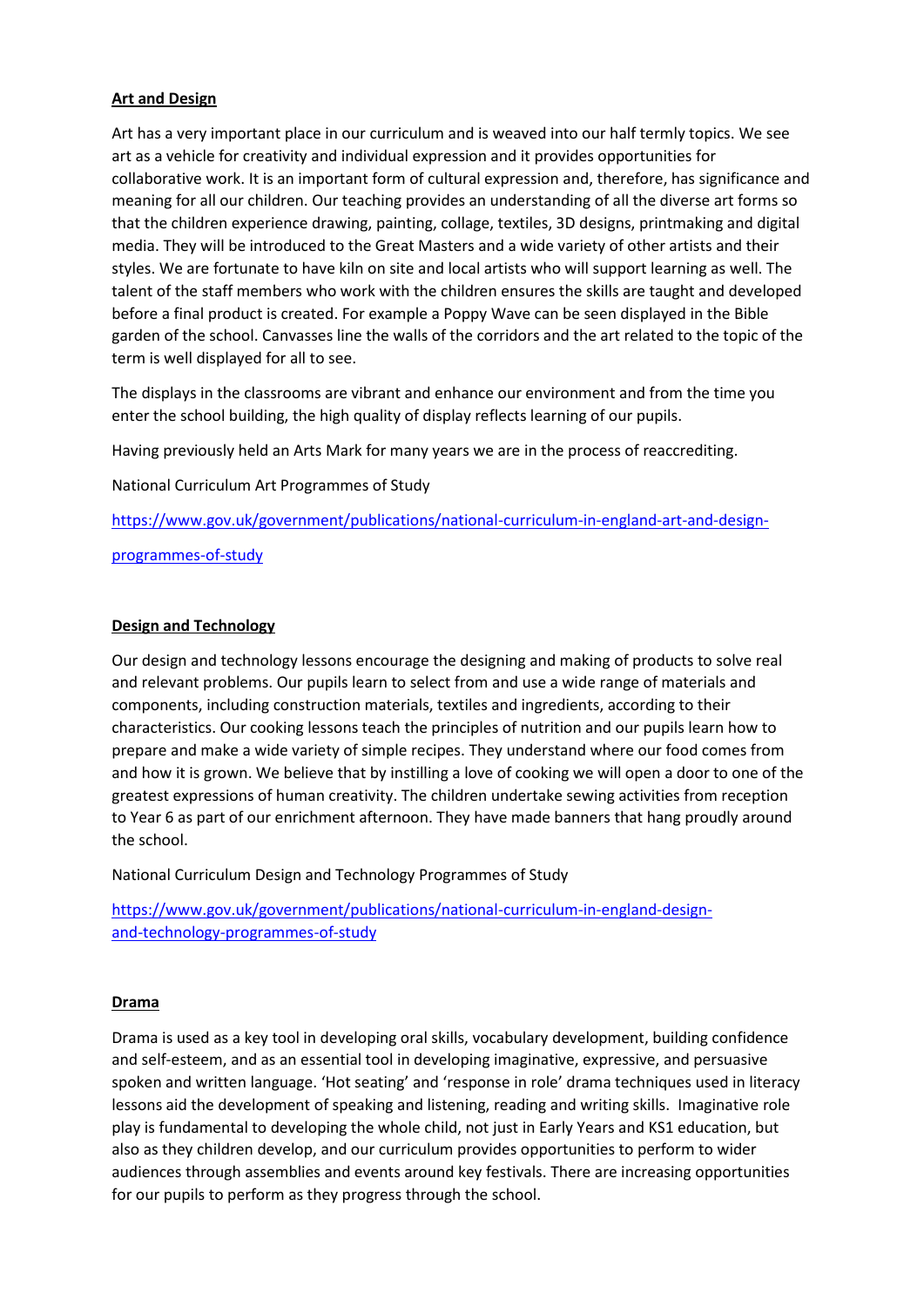# **Computing**

We do have discrete timetable time for the development of computing skills but our approach is to integrate ICT into all lessons: the use of google chrome books, tablets and other hardware such as cameras and recording devices is as much part of our learning tools as pencils and pens. Subject specific software, from one-off programmes to learning platforms, support teaching and learning across all years. The children develop their skills, starting in reception with mouse control, keyboard skills, saving and printing work. They draw pictures, write and use the internet to carry out research. They then progress to more complex skills such as data analysis and coding. Pupils will use technology safely and identify where to go for help and support when they have concerns through regular online safety lessons.

We use Purple Mash, a creative online space from 2Simple as a basis to plan high quality and engaging computing lessons. Purple Mash hosts an exciting mash-up of curriculum focused activities, creative tools, programs and games to support and inspire creative learning. From poems to newspapers, masks and 3D models, animations and textured paintings, Purple Mash supports our creative curriculum throughout the year. As Purple Mash is online, children can continue their learning anywhere and anytime.

National Curriculum Computing Programmes of Study: [https://www.gov.uk/government/publications/national-curriculum-in-england-computing](https://www.gov.uk/government/publications/national-curriculum-in-england-computing-programmes-of-study)[programmes-of-study](https://www.gov.uk/government/publications/national-curriculum-in-england-computing-programmes-of-study)

#### **Modern Foreign Languages**

From Reception to Year 6 we teach French to all children. Our approach is to make learning a new language fun! Young pupils are very receptive to learning a new language; they like to mimic pronunciation and they can easily pick up and duplicate new sounds. They feel a real sense of accomplishment when they learn to say something new. Repetition and practice are essential in learning a new language so songs and games such as 'Simple Simon Says' and 'What's in the bag?' will be regularly used. We do have discrete lessons on the timetable but we also integrate foreign language into the everyday routine. In the Autumn Term we have a humanities and cultural week when children all children will take part in a French Day and also experience language from a different classroom. Spanish clubs are also offered.

National Curriculum Language Programmes of Study [https://www.gov.uk/government/publications/national-curriculum-in-england-languages](https://www.gov.uk/government/publications/national-curriculum-in-england-languages-progammes-of-study)[progammes-of-study](https://www.gov.uk/government/publications/national-curriculum-in-england-languages-progammes-of-study)

#### **Music**

Children have music lessons every week. The learning within each scheme is based on: Listening and Appraising; Musical Activities - creating and exploring; and Singing and Performing. We use the Charranga Music scheme as the basis of our curriculum, but we expand on this by offering wider musical experiences and opportunities.

In addition to the discrete music lessons, singing and other musical activities are used to enrich subjects and other parts of the curriculum. Assemblies and plays will also provide an opportunity to practise singing. Pupils will also be taught to play a variety of instruments musically and encouraged to play together in ensemble groups. We encourage listening to a wide range of music with concentration and understanding. Music can be heard daily around school. We are fortunate to be able to offer a wealth of musical opportunities.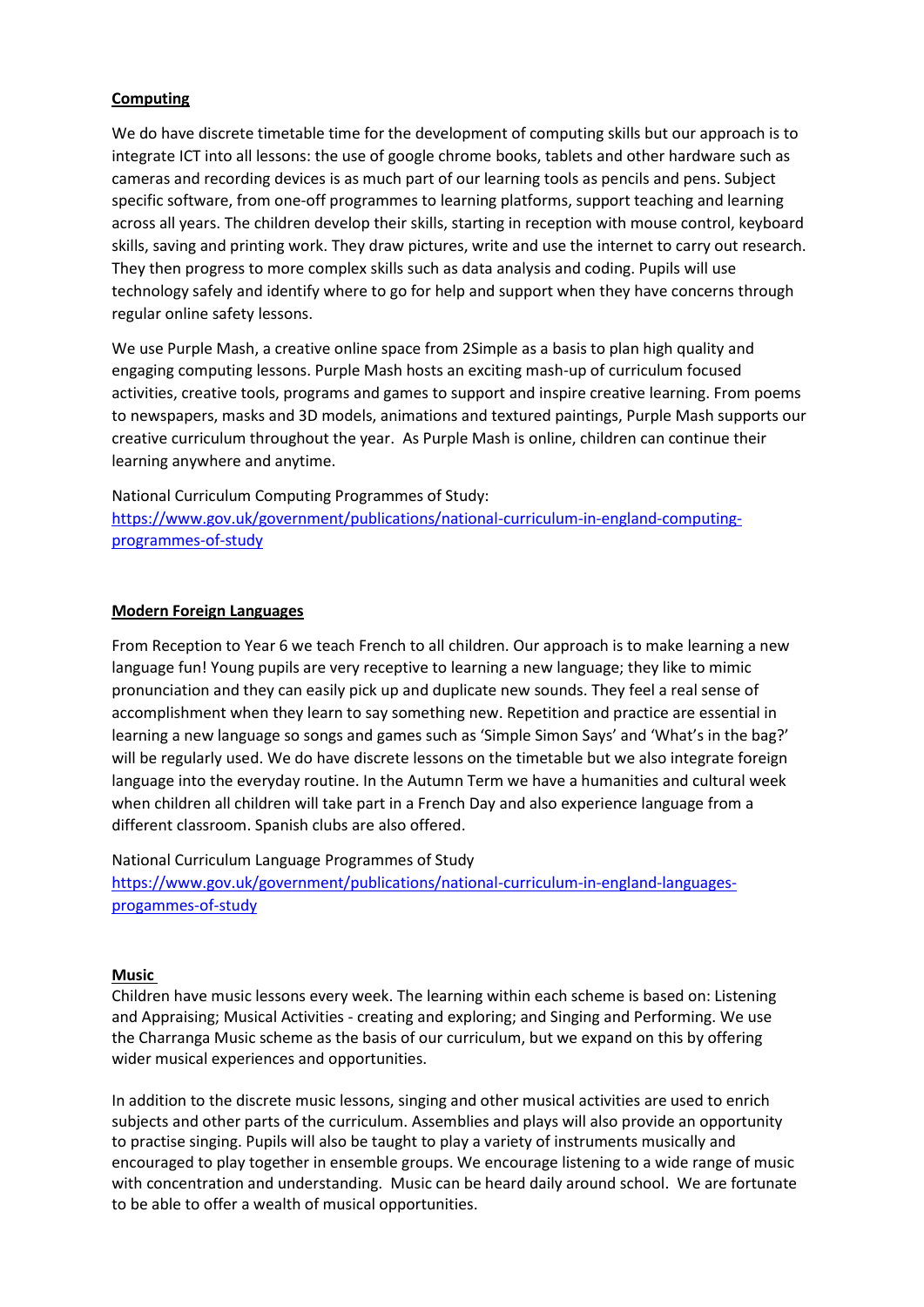Children in Year 4 have a weekly brass lesson using the school's set of instruments. We also have a class set of ukuleles, samba instruments, African drums and Boom Whackers so that whole class learning can take place.

Singing is strong and every child participates in a Christmas Musical at Christmas and we have a second play for Year 6 in the summer term due to the talent and commitment of our staff.

We also have an extra-curricular choir club. Additional individual or group instrumental lessons are held weekly in brass, piano, singing, clarinet, flute, saxophone and guitar. Some children from KS3 and KS4 even come back to our school site to continue lessons with the same instrumental teachers. Funding is available for music lessons for those who are eligible because of low incomes. Music is a school priority and a real strength of the school.

National Curriculum Music Programmes of Study:

[https://www.gov.uk/government/publications/national-curriculum-in-england-music-programmes](https://www.gov.uk/government/publications/national-curriculum-in-england-music-programmes-of-study)[of-study](https://www.gov.uk/government/publications/national-curriculum-in-england-music-programmes-of-study)

# **Physical Education (PE)**

At Sir Robert Geffery's School, some form of physical activity takes place every day in our curriculum, referring to Chief Medical Officer Guidelines. Our outdoor PE sessions will usually be on site but we do have access to a larger field the other side of the road. They focus on mastering basic movements including running, jumping, throwing and catching, as well as physical literacy: ABC developing balance, agility and co-ordination. Pupils are encouraged to participate in team games and to develop simple tactics for being an effective team member. Indoor PE is held in our large hall and includes music and movement, dance, apparatus work and yoga. From Year 3 children also go to swimming lessons at a local pool.

We believe it is important that every child has the opportunity to play sport competitively. Our school sports teams play against other local schools in tournaments and matches throughout the year.

PE has always been a strength of the school as we have always thought that a healthy body aids a healthy mind. This links in with a whole school approach to health through the PHSE curriculum and encouraging healthy eating for example. We have held an Active Mark Gold since 2004 and have not looked back since as we have now become a Platinum Sports School Games School. We are reaccrediting our AfPE Distinction award.

These are not just badges because the PE curriculum inside and outside school hours is phenomenal.

We use outside specialist coaches as well as making sure a PE specialist teacher delivers to all KS2 children each week.

Plymouth Argyle Football Club

St Mellion Academy for tri-golf

Plymouth Albion for tag rugby

Zero Gravity for Parcour and Gymnastics

As well as PE lessons, the children have many other outdoor, active sessions amounting to more than 1 hour in every week. These usually take place on our extensive grounds that include a farm, forest school areas and field. We also use our minibus to build in off-site learning regularly. Every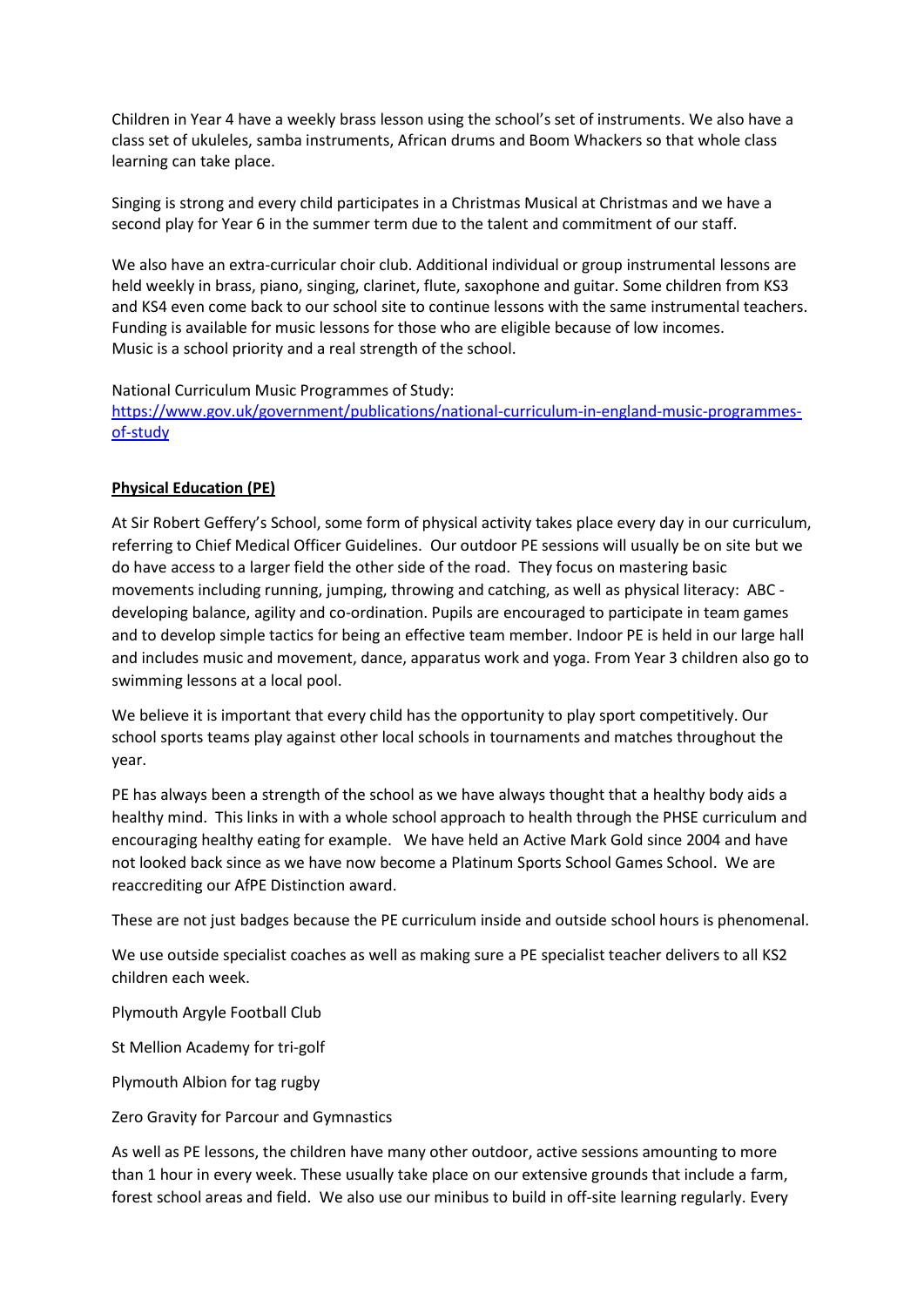year we enter a team in Junior Ten Tors event on Dartmoor and offer an alternative to all other members of year 6.

National Curriculum PE Programmes of Study:

[https://www.gov.uk/government/publications/national-curriculum-in-england-physical-education](https://www.gov.uk/government/publications/national-curriculum-in-england-physical-education-programmes-of-study)[programmes-of-study](https://www.gov.uk/government/publications/national-curriculum-in-england-physical-education-programmes-of-study)

# **PSHE**

PSHME, or personal, social, health education, is a planned programme of learning through which children and young people acquire the knowledge, understanding and skills they need to manage their lives. As part of a whole school approach, PSHME develops the qualities and attributes pupils need to thrive as individuals, family members and members of society. It prepares them to manage many of the most critical opportunities, challenges and responsibilities they will face growing up in such rapidly changing and challenging times. It also helps them to connect and apply the knowledge and understanding they learn in all subjects to practical, real-life situations while helping them to feel safe and secure enough to fulfil their academic potential. In our programmes we actively promote British values of democracy, the rule of law, individual liberty, and mutual respect and tolerance of those with different faiths and beliefs to prepare our pupils for life in modern day Britain. Our class assemblies based on the Rights Respecting Schools work supports learning about being a global citizen and enables our pupils to understand the British democratic process and how to effect peaceful changes in society.

All our year groups have timetabled PSHE time and we use **Jigsaw** as our central scheme in these sessions however we also we encourage a cross-curricular approach to the development of PSHME skills and understanding. Circle time is used to listen to others and to be heard. Pupils learn about similarities and differences between people and cultures. Through the school farm we make sure that planting and growing things are important aspects of our PSHME curriculum and we link this to an understanding of healthy eating. We have a Health Safety and Fitness Week every year and this extends sessions. We also hold a careers day regularly when parents and other member of our local community lead workshops or give talks.

National Curriculum PSHE programmes of Study

[https://www.gov.uk/government/publications/personal-social-health-and-economic-education](https://www.gov.uk/government/publications/personal-social-health-and-economic-education-pshe)[pshe](https://www.gov.uk/government/publications/personal-social-health-and-economic-education-pshe)

#### **Religious Education**

We follow the Agreed Syllabus for Religious Education (SACRE) produced by Cornwall Council and use the Understanding Christianity scheme to support this. It is taught to all children, except those who have requested to be taken out by their parents via the headteacher. Our teaching promotes the spiritual, moral, social and cultural development of our pupils. It reflects the fact that the religious traditions in Great Britain are in the main Christian, whilst taking account of the teaching and practices of other principal religions represented in Great Britain. Our teaching enables pupils to acquire knowledge and understanding of religious beliefs, attitudes, practices and rituals.

We use the RE-searchers approach to learning and combine thinking skills and questioning to develop learning. This approach was developed by a former teacher at SRG and won an Innovative Curriculum TES Award. Research methodologies were made tangible to young children by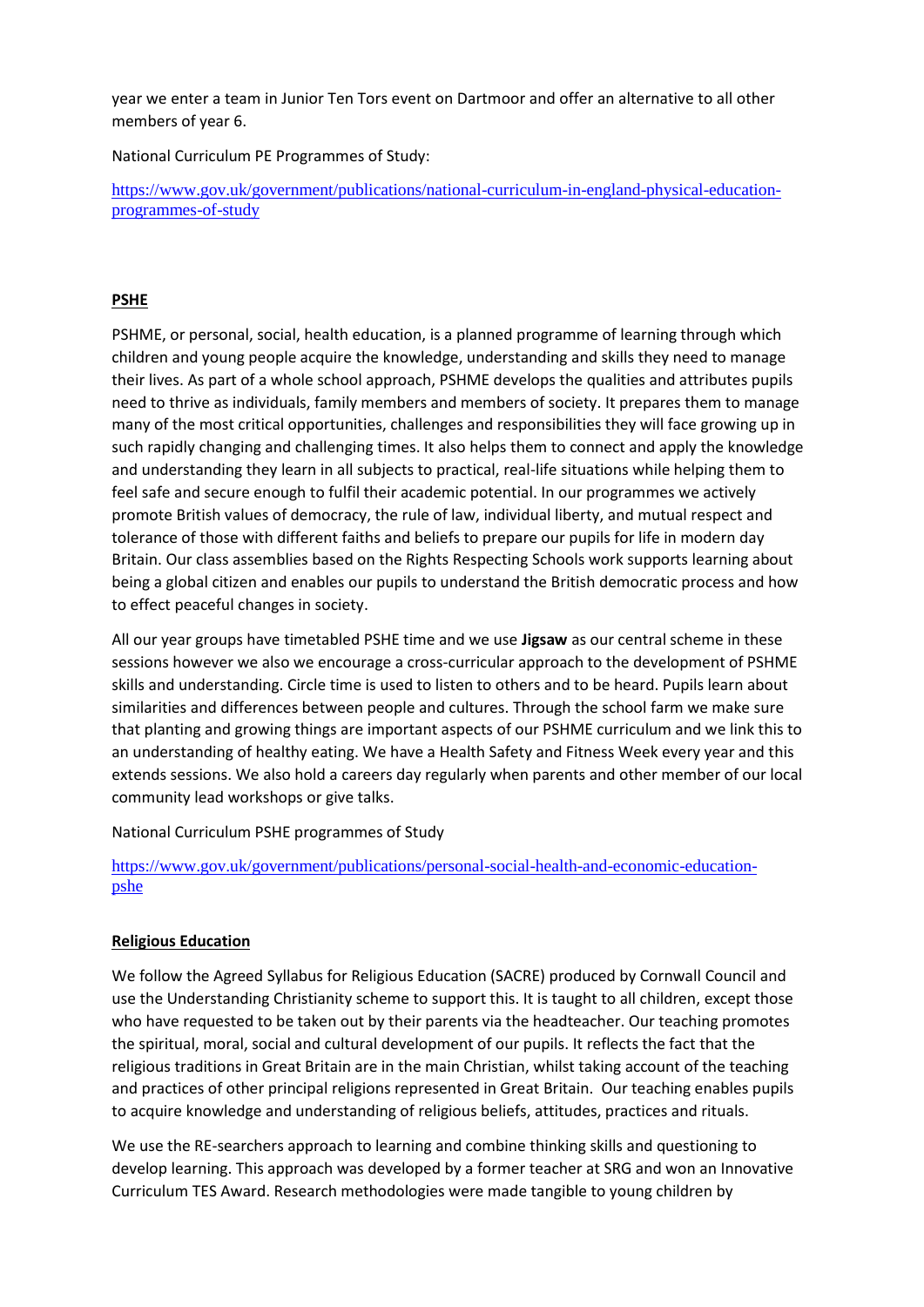introducing them as cartoon character superheroes. Individually they are called See-the-story-Suzy, Debate-it-all Derek, Ask-it-all Ava and Have-a-go Hugo, but collectively they're known as the 'REsearchers'. Each character holds different assumptions about religion(s) and advocates different research methods (e.g. observing and recording, questioning and arguing, interviewing and empathizing, and participating and experiencing). More information is available in the RE folder.

Religious Education DfE Guidance:

[https://www.gov.uk/government/publications/religious-education-guidance-in-english-schools-non](https://www.gov.uk/government/publications/religious-education-guidance-in-english-schools-non-statutory-guidance-2010)[statutory-guidance-2010](https://www.gov.uk/government/publications/religious-education-guidance-in-english-schools-non-statutory-guidance-2010)

# **Topic**

We use topics to deliver humanities subject skills and understanding. Our topic programme is carefully balanced and planned to be age appropriate across the years. It is important to us that art, music, literacy and where appropriate numeracy and science are linked to topic teaching in a meaningful way wherever possible. So, for example, a history Romans topic could include making a Roman peg figure in art, reading about Roman history in literacy and catapult testing and learning about Roman numerals in maths. Our topics have a history and geography base so that we teach location and place knowledge, weather and climate skills and knowledge and about significant historical events, people, cultures and places in our own locality as well as nationally and internationally. A timetable of trips to support pupils' learning and to enhance the curriculum is published each term. We welcome parental help on these.

Humanities Programmes of Study:

[https://www.gov.uk/government/publications/national-curriculum-in-england-geography](https://www.gov.uk/government/publications/national-curriculum-in-england-geography-programmes-of-study)[programmes-of-study](https://www.gov.uk/government/publications/national-curriculum-in-england-geography-programmes-of-study)

[https://www.gov.uk/government/publications/national-curriculum-in-england-history-programmes](https://www.gov.uk/government/publications/national-curriculum-in-england-history-programmes-of-study)[of-study](https://www.gov.uk/government/publications/national-curriculum-in-england-history-programmes-of-study)

#### **Enrichment of Curriculum**

We are committed to the broadest educational offering, and that means looking beyond the National Curriculum. A very successful enrichment programme that draws upon a wide range of adult skills is offered through school trips, visiting specialists and themed days and weeks.

#### Sir Robert Geffery's Residential Experiences

We feel that these are really important and have developed many opportunities for the children from the time the move into Year 3 until they leave in Year 6.

Learning to be independent and sleep away from home is really important and by going with adults they know and trust and supported by friends who they are with at school is a good first step. We know many children may have had sleepovers and stayed with family, but every year we do have children who have not done this being supported by adults and those who have.

Just trying different food, organising clothes and washing can be an interesting challenge to some.

Wherever possible, educational visits are organised that link to and build upon the topic learning that children are doing in school. These can be day, or occasionally residential visits, and we try to make sure they are great value for money and affordable for all. We always try to get grants or funding so all children can access one way or another and have offered financial support previously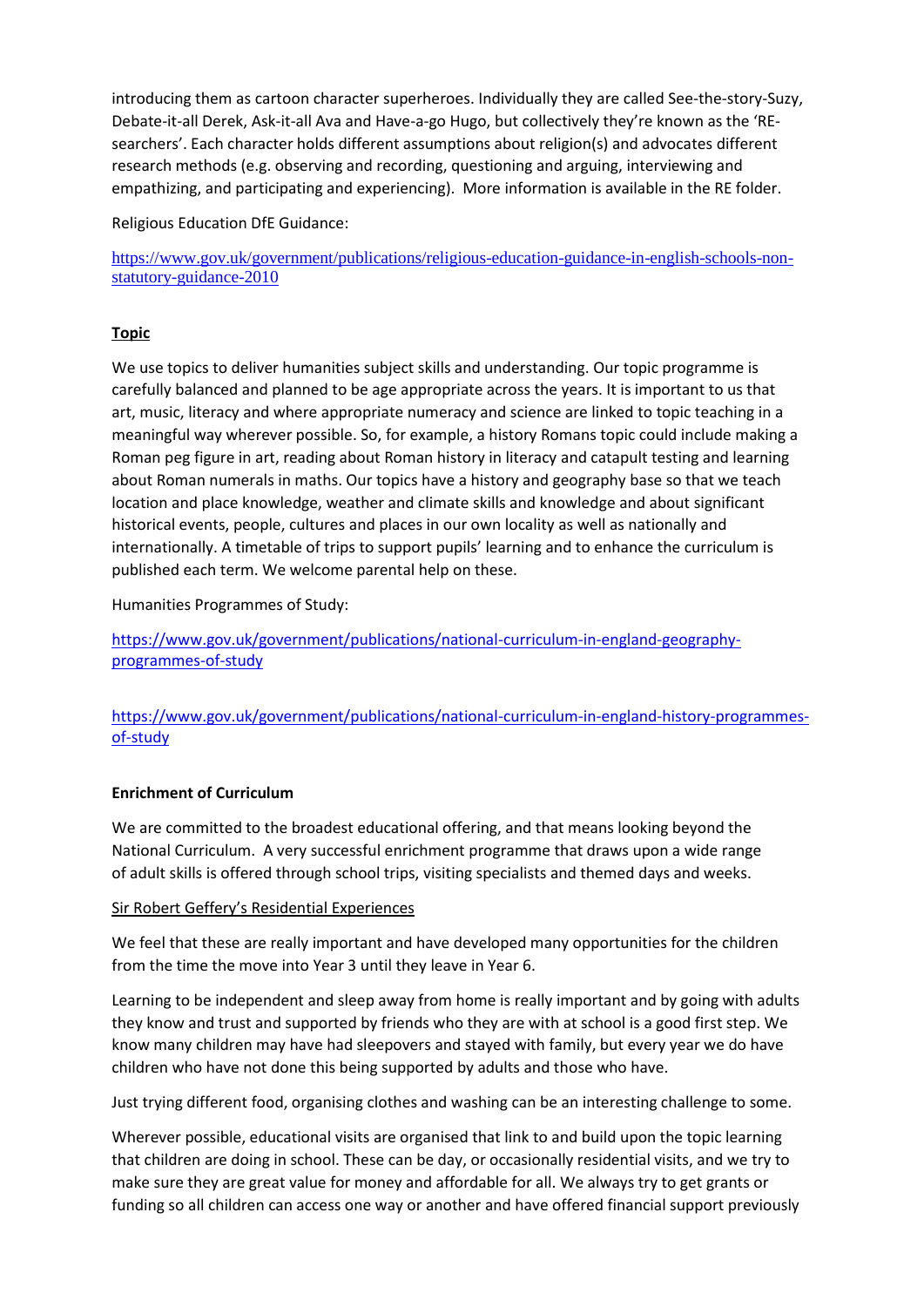to those receiving free school meals. Previous example educational visits include: 2015 Anglo Saxons at Escot Park; 2016 Ancient Greeks at the Eden Project; 2017 Romans we went to Bath and Explore at Bristol; ongoing beach visits to support science learning.

In Year 5 the children have recently enjoyed an adventurous two-night residential in which they developed teamwork and map reading skills and grew in self-esteem, as they walked camped and rowed across part of East Dartmoor with the Spirit of Adventure. We have worked with them to develop this outdoor off-site programme because we have a clear idea of the leadership, team building, challenge and resilience skills we want to make sure are instilled in all who leave Sir Robert Geffery's.

In Year 6, the children have been going for a week to London for over fifty years.

The London experience is really important to us because they are hosted by the Ironmongers for a night as they have a banquet and a tour of the Ironmongers Hall. This gives the children the opportunity to learn about and see original pictures of Sir Robert Geffery, and spend time with our trustees who visit us so frequently. As a school with such a history this is so important and unique.

The children are proud of their school and the Worshipful Company of Ironmongers who have been caretakers for 300 years really enjoy this time. The Master of the Company, along with governors, attends the evening banquet and it is always a highlight of the week. A giant sleepover for the children occurs afterwards-not many children get to sleep in Dumbledore's Office (that is where Harry Potter was filmed). For the rest of the week the children stay at Lee Valley, an YHA centre.

Activities in the week certainly mean they return on Friday having had a real cultural experience which can include (exact itinerary dependent on availability and group):

A visit and workshop at The House at Parliament where they usually meet our MP

A visit to The Natural History Museum

Visit to London Museum –opposite Ironmonger's Hall

Evening Song at St Paul's Cathedral usually sitting near the choristers

A River Cruise down the Thames

A visit to either The Tower of London or Windsor Castle

A trip to see a West End Show these have included: Matilda, War Horse, Shrek, Joseph, Lion King Etc.

A day at water sports where they kayak, canoe and sail - this means that they do not have to travel back into London before their journey home

Finally…

We were offered the opportunity after many years of trying to join Devon and Plymouth Schools with a Junior Ten Tors Team. Selecting only eight was always difficult and we tried to make sure that all children had opportunities for things over the year. We realised for some they needed support to develop confidence and others had experienced things like this previously. Since 2018, we have offered the Junior Ten Tors team experience to all of our year 6 children who have fed back that they learnt about themselves from the challenge and enjoyed it.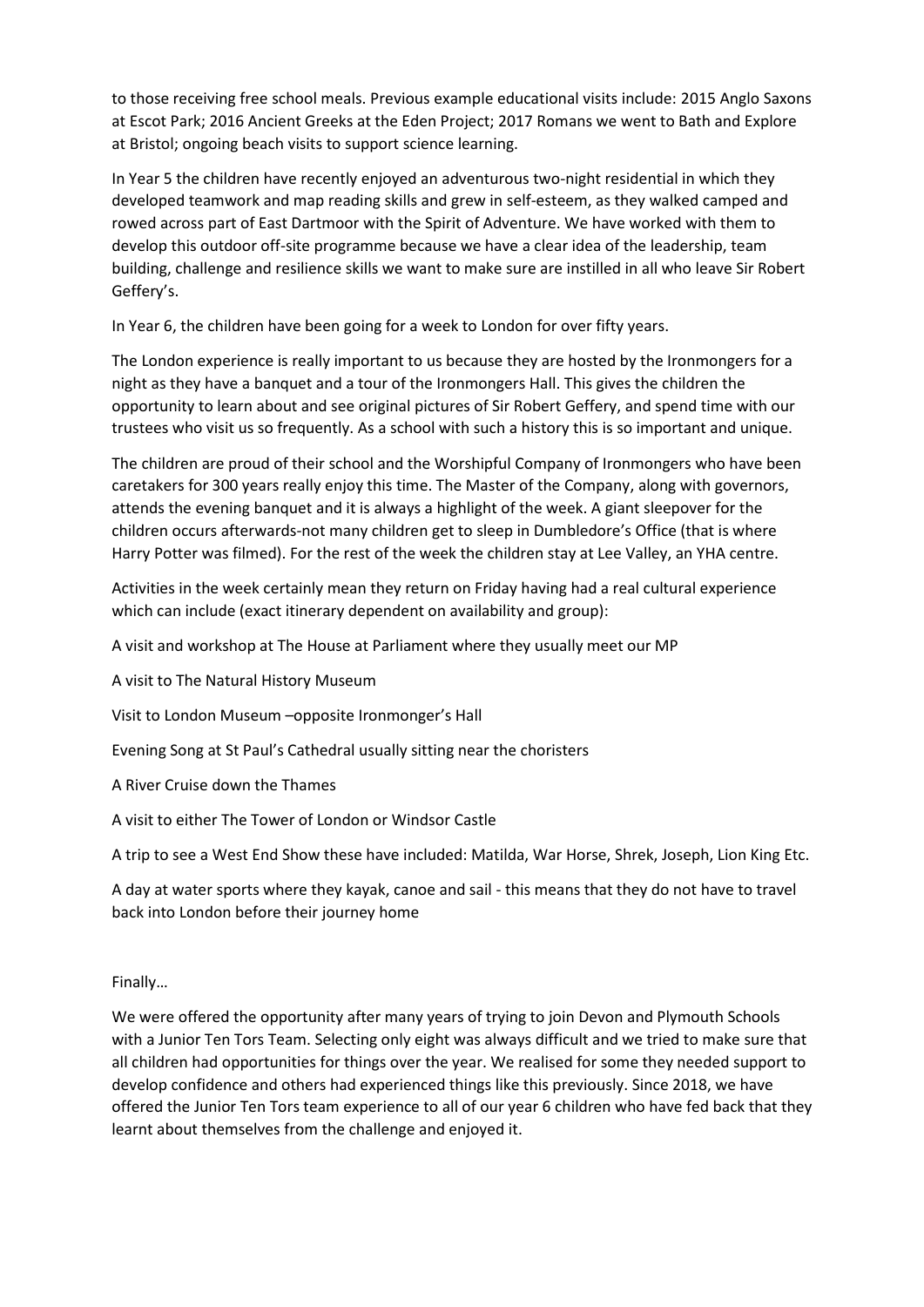# **Day Trips and Visits**

As we have a minibus, we aim to give first hand experiences and additional learning opportunities to all children. We plan a series of trips each term for each year group and these are communicated to parents at the start of the academic year. The trips are often linked to our topic work for example a sea topic may include a trip to the beach. Our location gives us access to a wealth of historic and National Trust sites that are often used to support learning.

#### Theme Weeks

Every half term we have class-based weeks when children are taught by their class teacher and they do not rotate; the following are held annually.

| Autumn 1 | Humanities and Citizenship                                                                             |
|----------|--------------------------------------------------------------------------------------------------------|
| Autumn 2 | DT resulting in Christmas Bazaar where items are made by children and sold<br>as a business enterprise |
| Spring 1 | Science Week                                                                                           |
| Spring 2 | <b>RE</b> Week                                                                                         |
| Summer 1 | Health Safety and Fitness Week                                                                         |
| Summer 2 | STEAM week (Science Technology Engineering Arts and Maths)                                             |

 As part of these, we sometimes vertically group the children into their House groups for a morning of themed activities e.g. health and safety scenarios.

#### **Extra-Curricular Activities**

A very wide range of age-appropriate clubs are offered before school, at lunch and after school for all pupils to further develop skills or introduce children to new learning. These could include cooking, drama, art, football, netball, tag rugby, cricket, dance, samba band, orchestra, ICT, reading, colouring and chat, home learning, country dancing, skipping, athletics, cross country, book club, chess, construction, choirs, board games etc. We encourage all pupils to join at least one or two but many children come in before 8am and leave at 4.30pm every day. Club take up is always high, e.g. 90 attend cross country. The school has a choir and an orchestra. Children have a voice through weekly learning forums, Eco-Committee, School Council and Sports Council - these have members from the parent, staff and pupil bodies, is responsible for arranging a variety of activities for pupils of all ages. Children attend part of every governing body meeting to report back and share their ideas.

#### **Extended Provision**

Our preschool provides an 'extended day' for working parents and carers from 7.45am until 5.30pm, Breakfast care allows parents to drop children off early. The pupils are given a healthy and nourishing breakfast. After school children are cared for in an environment that allows them to socialise, engage in playing with appropriate games and toys, as well as read and relax. There is a planned programme of activities for this time slot each day. They are also given refreshments.